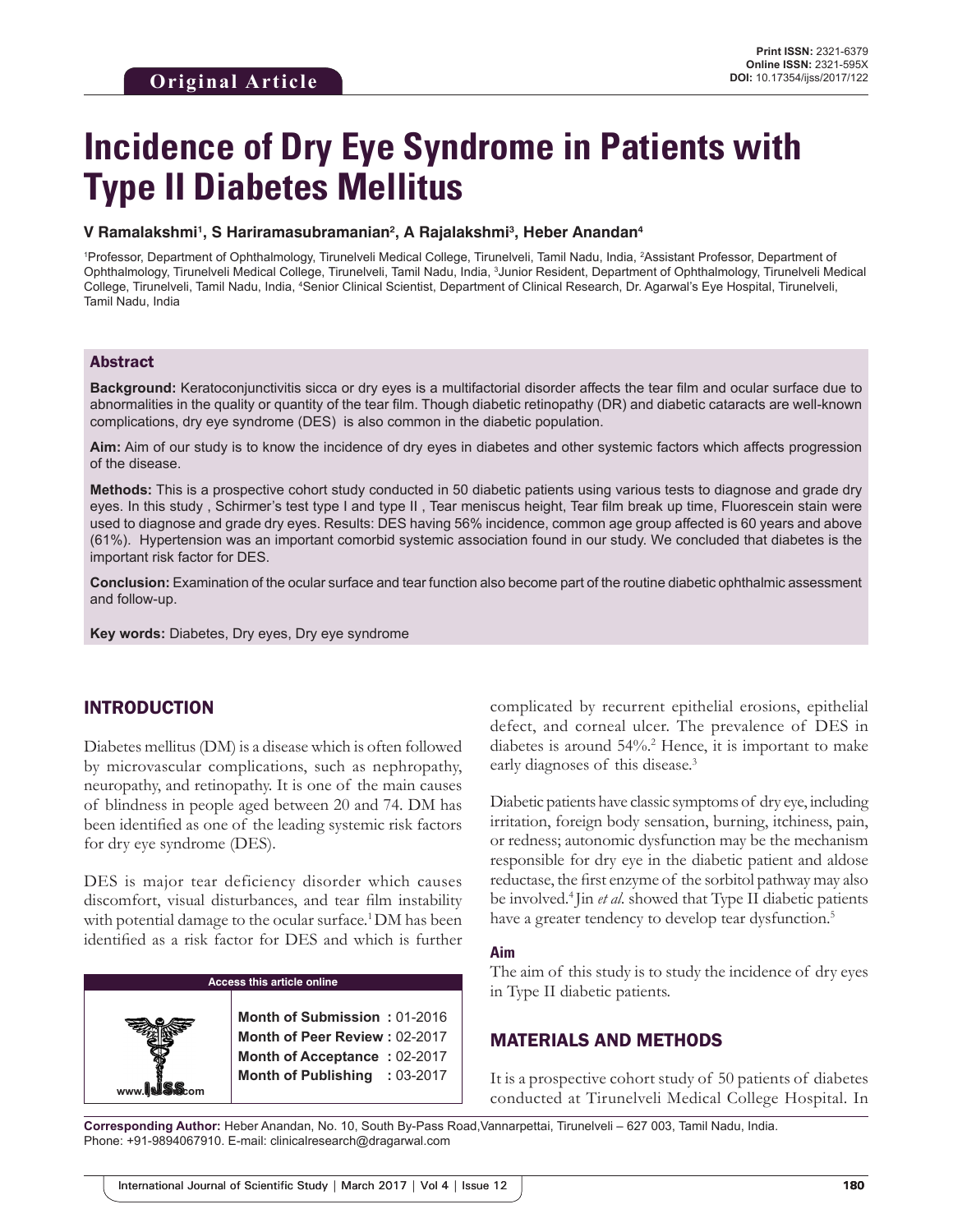this study, Schirmer's test Types I and II, tear meniscus height, tear film breakup time, fluorescein stain were used to diagnose and grade dry eyes. Its severity is classified into mild, moderate, severe, and very severe (level 1-4) according to DEWS dry eye grading system. Duration of diabetes, other associated ocular disorders, and systemic comorbid conditions was also included in this study.

# RESULTS

Among 50 patients of Type II diabetes, 38 were females and 12 were males. Among 38 females, 22 had dry eyes and among 12 males, 6 had dry eyes. Females had higher incidence of dry eyes of about 58%. Common age group affected is 60 years and above (Table 1). Out of 28, 14 had mild dry eyes, 10 had moderate dry eyes, and 4 had severe dry eyes. Among 50 patients of diabetes, 5 had diabetic retinopathy (DR) ranging from mild non-proliferative DR (NPDR) to severe NPDR of which 4 had dry eyes, 2 mild, 1 moderate, and 1 severe dry eye. About 13 of 28 dry eye patients had associated systemic hypertension, 4 patients had associated ischemic heart disease, 2 patients had connective tissue disorder rheumatoid arthritis, and 1 had chronic kidney disease (Table 2). Among 12 males, 6 had smoking history of which 5 had dry eyes (Table 3).

# **DISCUSSION**

In our study, among 50 patients of diabetes, 28 (56%) had dry eyes which is comparable with Manaviat *et al*. study.2 Female patients (58%) had higher incidence of dry eyes than males (50%). Dry eyes found to be higher in the age group above 60 years.<sup>1</sup> Diabetes affects ocular surface by variety of mechanisms. It causes lacrimal gland dysfunction and tear film dysfunction by abnormal enzymatic activity.<sup>5</sup> It also causes corneal and conjunctival epithelial damage, inducing reduction of the number of goblet cells thus it reduces mucin production. Diabetes associated DES severity further increased by the presence of comorbid conditions like hypertension.<sup>6</sup> The cause of this correlation may be autonomic neuropathy and damage to microvasculature of the lacrimal gland as well as sensorial corneal neuropathy. Effect of smoking was found to be an important risk factor in dry eyes by retarding tear secretion which is similar to Uchino et al. study.<sup>7</sup> Significant associations have been identified between DR and DES. Dry eye symptoms are typically severe in patients with diabetes whose glycemic control is poor. $8,9$  Inflammation and immunity have been shown to play a prominent role in the pathogenesis of

## **Table 1: Distribution of patient's age Age (years) Dry eye Yes No** 40‑50 3 6 50‐60 9 6

## **Table 2: Distribution of comorbid of study patients**

Above 60 16 16 10

| <b>Comorbid</b> | Dry eye    |           |
|-----------------|------------|-----------|
|                 | <b>Yes</b> | <b>No</b> |
| HT              | 13         | 8         |
| <b>IHD</b>      |            |           |
| <b>CTD</b>      | ◠          |           |

IHD: Ischemic heart disease, HT: Hypertension, CTD: Connective tissue diseases

## **Table 3: Distribution of smoking history of study patients**

| <b>Smoking history</b> | Dry eyes |           |
|------------------------|----------|-----------|
|                        | Yes      | <b>No</b> |
| <b>Smokers</b>         | G        |           |
| Non smokers            |          | :5        |

DES. Riordan-Eva and Vaughan studied that diabetic patients had lower values of tear secretion and values of tear breakup time test than the control group. If this syndrome is diagnosed at first stage and treated, it would be protected from its complications.<sup>3</sup>

# **CONCLUSION**

As the patients may have corneal hypesthesia might be asymptomatic. Screening, early diagnosis, and treatment of dry eye are essential to avoid ocular surface complications and visual morbidity. Hence, dry eye screening should be a part of the visual assessment of diabetic patients.

# REFERENCES

- 1. Ding J, Sullivan DA. Aging and dry eye disease. Exp Gerontol 2012;47:483-90.
- 2. Manaviat MR, Rashidi M, Afkhami-Ardekani M, Shoja MR. Prevalence of dry eye syndrome and diabetic retinopathy in Type 2 diabetic patients. BMC Ophthalmol 2008;8:10.
- 3. Riordan-Eva P, Vaughan D. General ophthalmology. In: Lang G, editor. Vaughan and Asbury's General Ophthalmology. 16<sup>th</sup> ed. New York: Lange Medical Books, McGraw-Hill; 2003.
- 4. Fujishima H, Shimazaki J, Yagi Y, Tsubota K. Improvement of corneal sensation and tear dynamics in diabetic patients by oral aldose reductase inhibitor, ONO-2235: A preliminary study. Cornea 1996;15:368-75.
- Jin J, Chen LH, Liu XL, Jin GS, Lou SX, Fang FN. Tear film function in